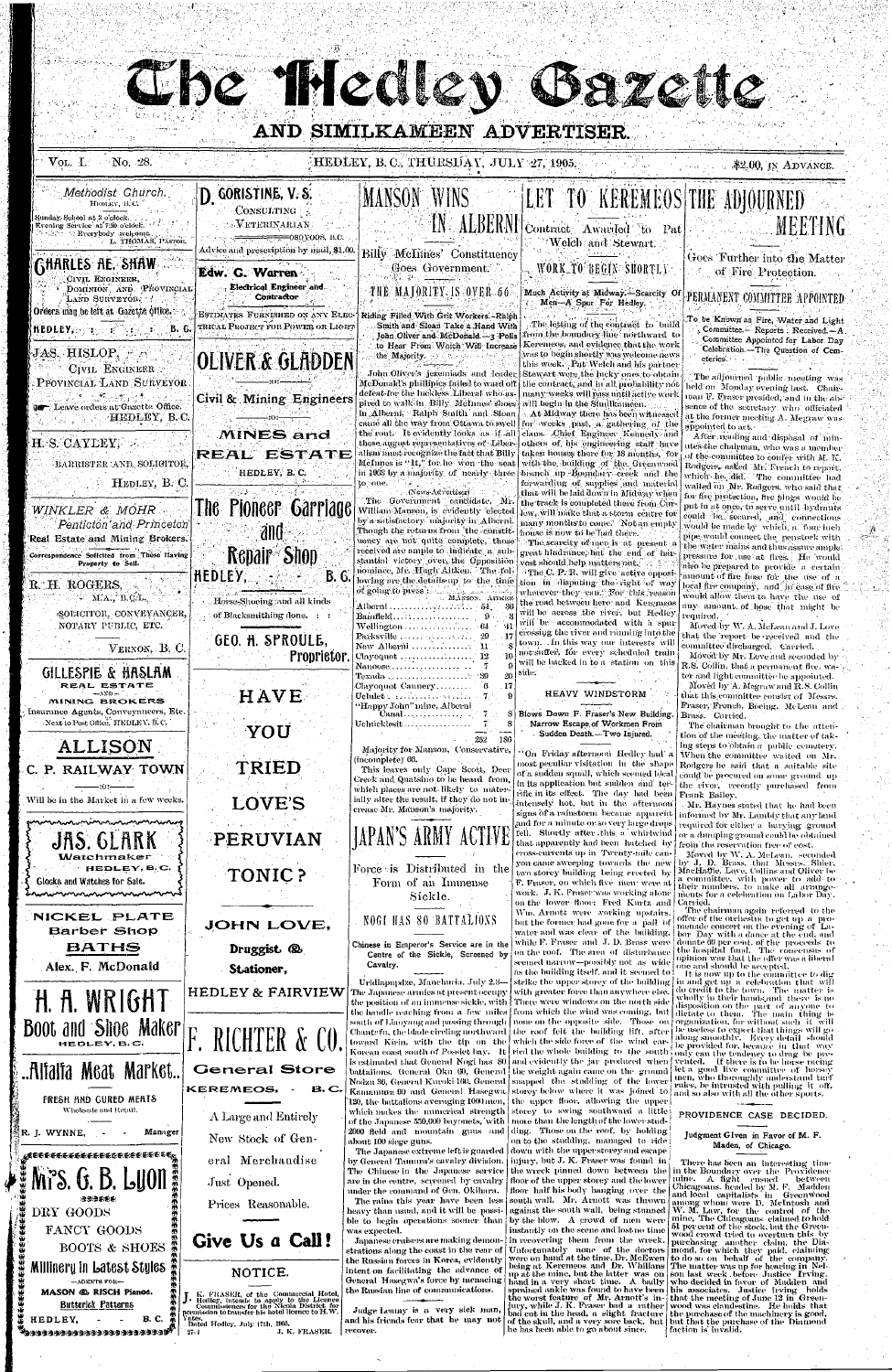### Subscriptions in Advance

### Per Year ,.: .S2.00 Six Months ' 1-00

### Advertising Rates

Measurement. 12 lines to the inch.'

Transient Advertisements—not exceeding one ineli, §1.00 for one insertion. 25 cents for each subsequent insertion. (Ivor one inch, 10 cents per line for (ii-st insertion and 5 edits per lino for each siibsceiucnt insertion. Transients payable in 'advance.

Land Notices—Certificates of improvement etc., [[\]] \$7.00 for 60-day notices, and \$5.00 for 30-day notices,

Contract Advertisements-One inch per month,<br>
\$1.25; over 1 inch and up to 1 inches, \$1.00<br>
per inch per month. To constant advertisers, per inches, on application, rates will be given of reduced delayges, based on size of. space and length of time.

Advertisements will be changed once every month if advertiser desires, without any extraction<br>charge. For changes oftener than once a month<br>the price of composition will be charged at<br>regular rates.

### **The Thedley Gazette** and ! Canada holds the record for

### Similkameen Advertiser.

ssued on Thursdays, by the HEDLEY GAZETTE<br>PRINTING AND PUBLISHING COMPANY,<br>LIMITED, at Hedley. B. C.

•''Changes for contract •advertisements should' be in the office by noon on'Tuesday to secure attention for that week's issue.

 $\mathcal{L}$  .

A MEORAW, Managing Editor.

The resignation of J. Lorne McDougall from the position of auditor-general of Canada is a circumstance that should furnish food for reflection on the part of the thoughtful elector. One of the most commendable acts of the late Hon. Alexander MeKenzie was the audit act. This act provided for the appointment of an auditor-general who should be independent of parliament itself in so far as his power to prevent the payment of monies that had not

3000 miles in 76 hours.

**NOTICE.** 

Dated this 6th day of July. A.D. 1905. •Jo-!) F. W. GROVES.

Dated this 20th day of June. A.D. 1905. 25-9 ; C. deB. GREEN, Agent.

! fastest time across the eontinent. The Imperial Limited of the Canadian Pacific Railway, {now. does its 3000 miles from the Atlantic to the Pacific in 96 hrs., a feat as yet unattained by any railway in the United States, and now the management announce from Montreal that with the improvements which have been under way for several years and which will be completed this year, in the way of lessening; grades and curvatures and improving the road bed generally, they will in 1906 cut 20 hours off that and make the run of "BULLION," "EVENING STAR," "PRIDE"<br>and "GOLD HILL" Mineral Claims, situate<br>in the Osoyoos Mining Division of Yale Dis-<br>trict. Where located : In Gamu Hedley.<br>TAKE NOTICE that I, F. W. Groves, acting<br>as agent for John Gree And further take neitico that action, under section 37, must be commenced before the issu-ance of such Certificate of Improvements.



TAKE NOTICE that I, Chas. de Blois Green, as agent for the Yale Mining Company, sixty days's from date hereof, to apply to the Mining Recorder for Certificates of Improvemining recorder for cortaneates of improve-<br>ments, for the purpose of obtaining Crown<br>Grants of the above claims. AND FURTHER take notice that action, un-

der section 37, must be commenced before the<br>issuance of such Certificate of Improvements. Dated this 6th day of June, *A.D. 190a.*  24-9 C. deB. GREEN.

Certificate of Improvements.

**NOTICE.** 

Certificate of Improvements.

"STAR OF HOPE" and " ECLIPSE" Mineral Claims, situate in the Osessoos Mining Division of Yane District. Where located: Yun-<br>sion of Yale District. Where located: Yun-<br>eman Camp, 16 Mile-Creek.

TAKE NOTICE that I, C. deB. Green, as<br>
I agent for F. Richter, F.M.C. No. 1378885, for<br>
L. M. Lyon, F. M. C. No. 1378885, rand for James<br>
M. Dyon, F. M. C. No. 1378867, and for James<br>
McDougadl, F. M. C. No. 137886, initen

### Two young men of Toronto have lost their jobs because they obeyed orders and attended the annual militia camp, their employers lacking in that spirit of patriotism which is prepared to sacrifice personal- convenience in the cause of public duty. Exactly so. And that is just the kind of thing that must be attended to before we have a militia act which shall be worthy of the name. When provision is made for the training of the whole male population of the country, employers such as those mentioned should be made to pay a fine equal in amount to about five times the wages of these young men when THE "GLENWOOD" FRACTIONAL Mineral Claim, situated in the Osoyoos Mining I Division of Yale District. Where located:

weiged on the comparison with  $\frac{1}{2}$ .

JOHN McLEAN

Y. C. KITLEY.

And further take notice that action, under section 37, must be commenced boforetho issu-ance of such Certificate of Improvements.

**NOTICE.** 

Certificate of Improvements.

Camp Hedley.

**NOTICE.** 

28-9 NIGEL B. KWART

**NOTICE.** 

STETY days after date I intend to apply to<br>the Chief Commissioner of Lands & Works<br>for permission to purchase 320 acres of mountain<br>land, situated in Similkameen Division of Yale<br>District; commencing at a post marked "Yeo

Dated July 19." 1905.

# TAKE NOTICE that I, Chas. de Blois Green, as agent for M. K. Rodgers, Free Miner's Certificate No. B79034, intend, sixty days from date hereof, to apply to the Mining Recorder for a Certificate of Improvements, for the pur

AND FURTHER take notice that action, under section 37, must be commenced before the<br>issuance of such Certificate of Improvements.<br>Inted this <sup>gi</sup>ls day of Inne. A D. 1905. Dated this fith day of June, A.D. 1005.

24-9 C. deB. GREEN.

### **NOTICE.**

**NOTICE.** 

aore or less.<br>Hedley, B.C., July 15th, 1905.

Certificate of Improvements.

THE "CLIMAX" and "I X L'. mineral claims, situate in the Osoyoos Mining Division of Yale District. Where located: Camp Hedley.



## **NOTICE.**